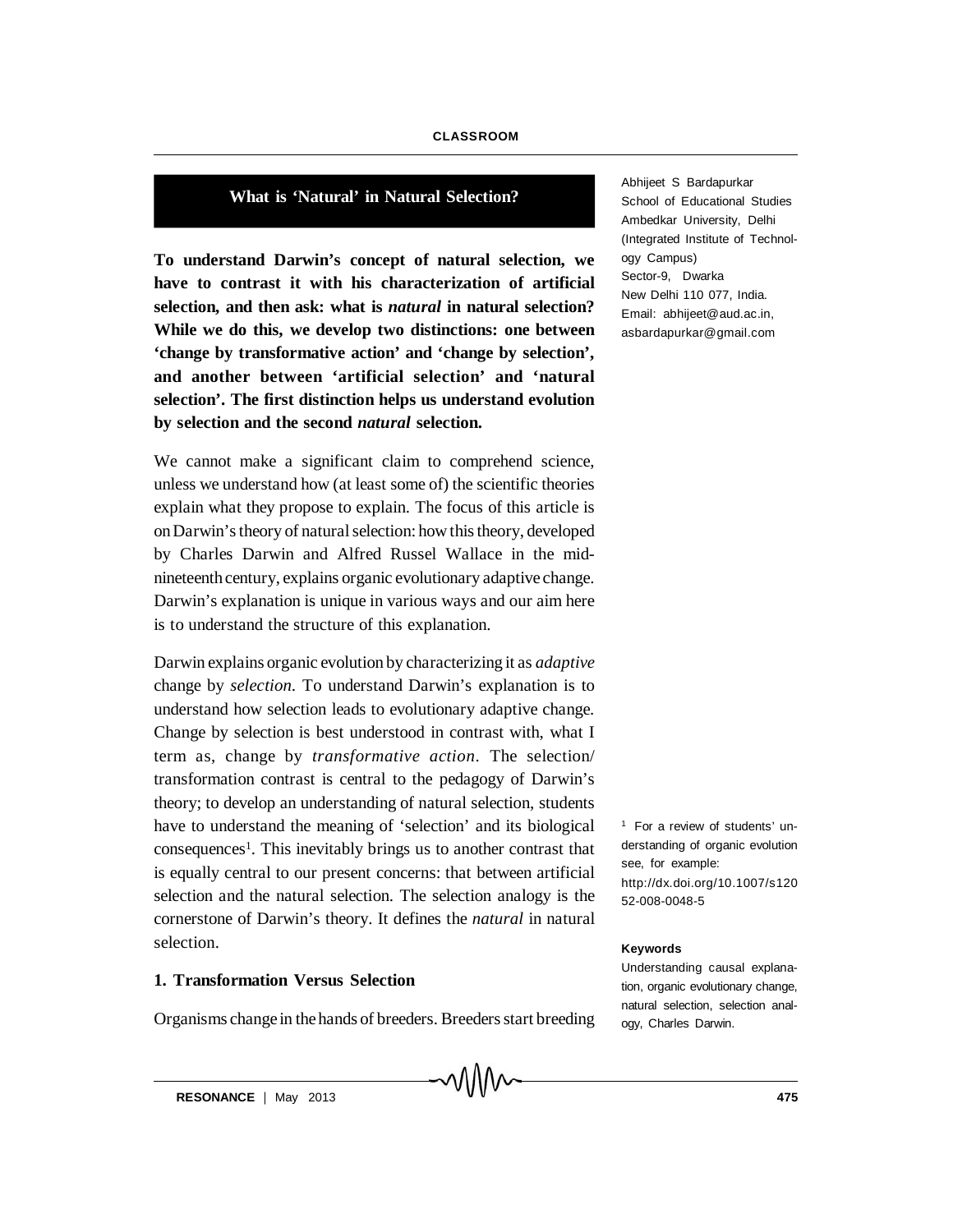Biological change could be at a particular individual level, and it could be at the level of populations. If we underline the distinctive nature of changes at different levels of biological organisation, we can understand how they are related in the long history of life.

<sup>2</sup> Strictly, one may rightly insist that adaptive variation – not mere variation – is a precondition to selection. This will become clear as we progress further in this article. But, note that a neutral variation may turn out to be adaptive should the conditions in which a particular population thrives change.

one variety and may end with another. This is an instance of evolutionary change. Darwin's theory is about such evolutionary changes from one variety to another, and he explained it by developing the idea of 'selection', better called as the 'selection analogy'.

Darwin's breeders do not *act* on the individuals to transform them. They *select*. They eye individuals with traits that are different – even slightly different – from the rest. They look for individual variants, and select some of these for breeding. Variation is common; the breeder selects a variant of her interest from the existing pool. Evolution of a novel variety in the hands of breeders is caused by the selective preservation and collection of available variants in each generation. This is evolutionary change by *cumulative selection*.

In contrast, in what I refer to as change by *transformative action*, one is not just preserving but changing what is available. Let us take a couple of mundane examples to illustrate this distinction. These examples are from the physical (not biological) world and are meant to illustrate just the selection/transformation contrast. If instead of acting (say by hitting with a hammer) on a stone to transform it into a pile of sand, you begin by selecting stones of smaller and smaller size, as and when they become available. And, eventually, if you are lucky to have the stones of the desired size, you end up having a pile of sand particles. This pile of sand, we say, is caused by selection. Instead of creating or making or producing a pile of sand particles from a stone by transformative action, you kept on selecting and accumulating the stones, of size closest to the desired size of sand particles, from the available stones. To take another example, one could either produce water by combining hydrogen and oxygen, or could have a water body by accumulating small water droplets.

Variation then is a precondition to selection<sup>2</sup>. Without variation  $$ among the individuals of a population – selection is impossible to imagine. Evolutionary change by selection is possible only when the individual change exists: only when siblings vary from each

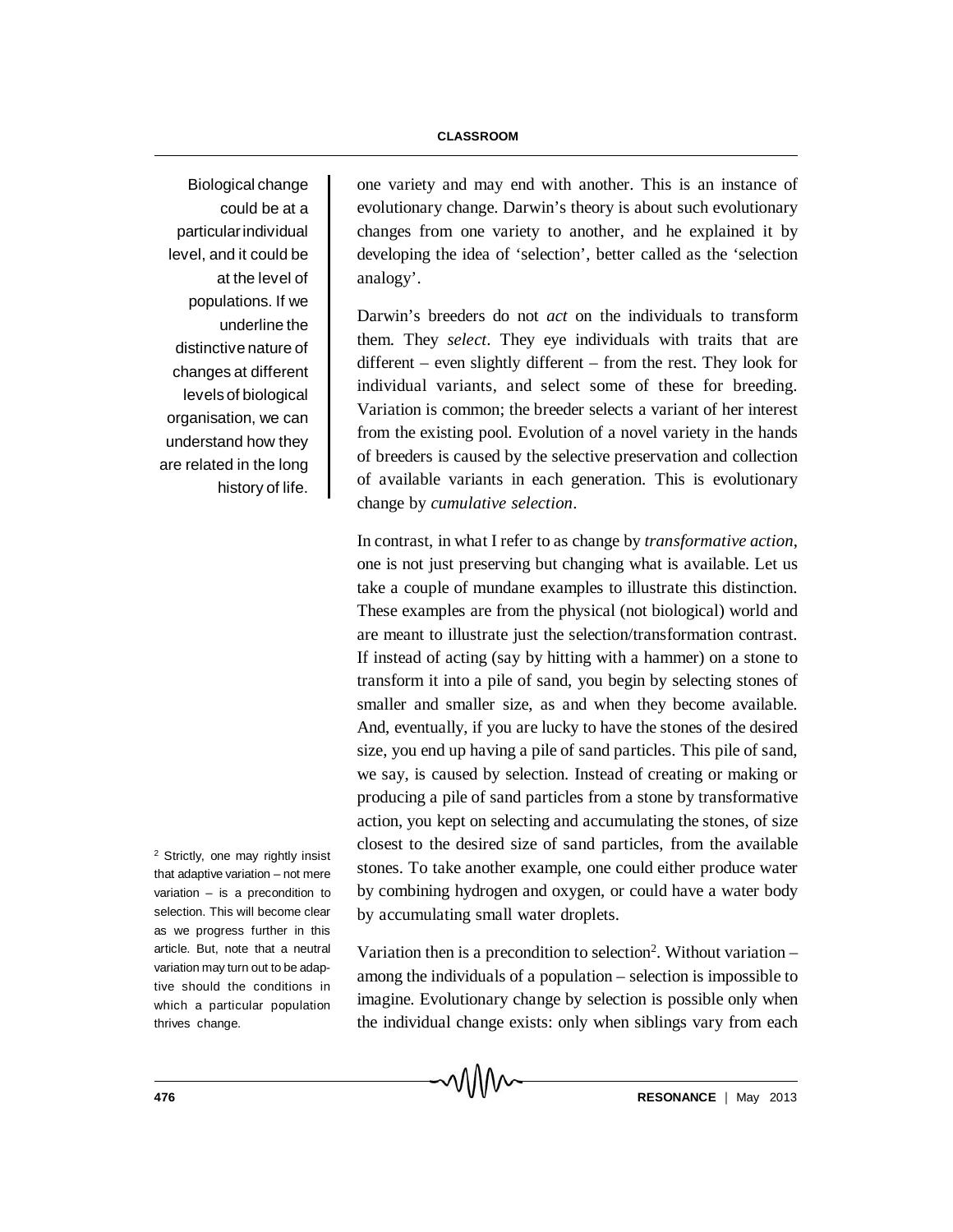other and from their parents in each generation, and when at least some of the variant traits are transmitted to the following generations3. If biological reproduction were to be clonal, where individuals of a specific population are identical to each other, then that population normally will not evolve. It could evolve *only* by transformation of the individuals<sup>4</sup> – only by *transformative action* – for example, through a spontaneous change in the hereditary material.

# **2. What is Artificial in Artificial Selection?**

When do the numerous (supposed or experienced) changes in the living and non-living world qualify as 'natural' changes? To understand 'natural' is to contrast it with both 'supernatural' and 'artificial'<sup>5</sup>. A change is a natural change when its cause originates neither in the act of supernatural power nor in the act of human beings<sup>6</sup>. Of course, this definition is anthropocentric, because we – human beings – are attempting to understand the causality around us, and from this perspective, what is artificial is caused by us, mostly for us. Note that the existence and inheritance of variation among individuals is not an artifact of human deeds – whatever may be its cause, it is not caused by a breeder with the view of modifying the breed in a certain manner. Both variation and inheritance are naturally available to the breeder, not artificially produced for the purpose. What makes artificial selection *artificial* is not the variation and its inheritance, but the human act of selection. In each generation, the breeder selects for breeding those individuals who vary from others in being more beautiful or more useful to the human eye. Without this selector, there will be no selection of the variation useful to human beings.

What is the consequence of this selection? The selected variations, when are hereditary, "accumulate" (Darwin, 1859; for example see p.32) in a certain direction decided by the breeder. Over the generations, the number of particular variants as well as the magnitude of this variation increases. For example, the tail length as well as the number of long-tailed pigeons would increase as a result of selection of long-tailed pigeons.

<sup>3</sup> In the post-Darwin classical understanding, hereditary variation is synonymous with genetic variation, and genetic variation is the cause of phenotypic variations. Phenotypic variation means variation in the physical, physiological and behavioral traits. As discussed in the following sections in the text, selected adaptive traits will accumulate in the population only when they are inherited.

<sup>4</sup> Richard Lewontin would call it "transformational evolution" distinguishing it from "variational evolution".

<sup>5</sup> Worldviews differ in ways they define the domains of the 'supernatural' and the 'artificial'. My present purpose is not to debate the 'correctness' of one view over another but to underline the pedagogical significance of artificial/ natural/supernatural contrast, and give it a minimalist rendering that is conducive to understand Darwin's theory of natural selection.

<sup>6</sup> Historically, the meaning of 'natural' emerged in contrast to that of 'supernatural'. See, for example: J C Greene, *The death of Adam: Evolution and its impact on western thought*, p.57, 78 and pp.54–55, State University Press, Iowa, 1959.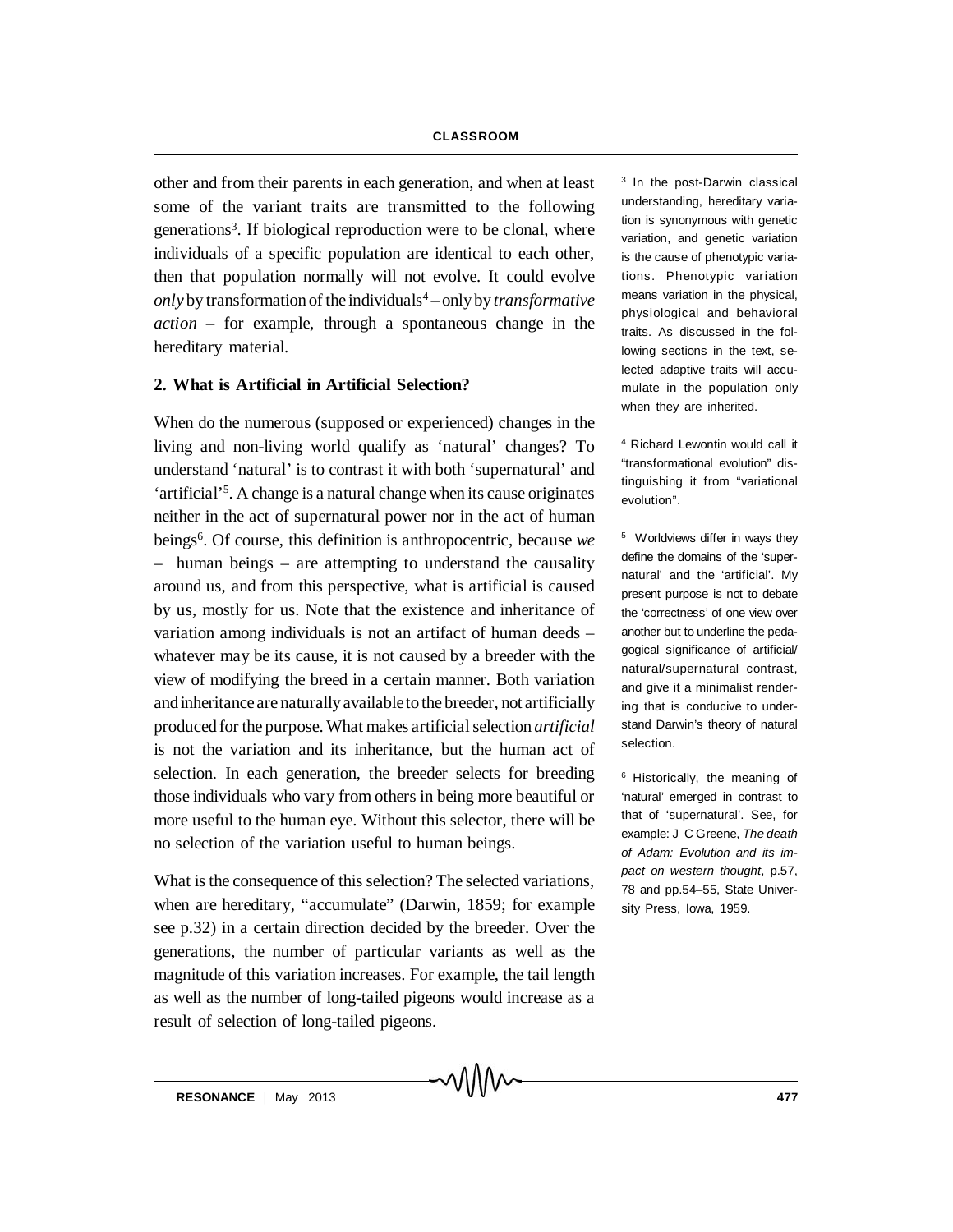The changing world perplexes us. To understand change is to explain it: to explain how the change in question is caused. Human world could be a guide to understand change in the natural world, particularly when the change in question is caused by the human agency.

When we compare a variety that has changed due to selection, with the one with which the breeder had begun, we notice that the variety after continued selection, compared to its ancestral population, is more in tune with "wants or fancies" (Darwin, p.38, 1859) of human beings – the newer variety is adapted to *our* conditions of life and beauty. It would appear as if this adaptive changeis produced or made bythe breeder's en bloc transformative action on the ancestral population. But, as we know, here adaptive change is a *consequence*; and consequence not of any transformative action, but of cumulative selection: selection of slightly useful, and hence adaptive, variation available in the population. And, as we noted earlier, the cumulative selection is *caused* by selective breeding: the adaptive variation is preserved in each generation by the selector, and from one generation to the next, by the natural mechanism of inheritance. But, at this point, we have to take a long view of the causal explanation we are exploring. Accumulation of a particular variation is caused by its preservation, but why a particular variation is selected in the first place? It is selected be*cause* it suits the human needs and fancies. Usefulness or profitability of a variation for the breeder-selector is the cause of its preservation by selection. Make a note of the causal role of the adaptive-profitability of a variation – understanding of this causal thread is crucial to comprehend Darwin's selection analogy.

We began with the characterization of the adaptive evolutionary change as change by selection, and then went on to understand it in 'artificial selection'. The following section will discuss adaptive evolutionary change by natural selection. What is the nature of this change, and how is it distinct from the change in man's selection? What is *natural* in natural selection?

## **3. What is Natural in Natural Selection?**

MM

Darwin characterized organic evolutionary change as adaptive cumulative change by selection, and applied the same ingenious idea of selection across the domesticated and wild varieties. In both artificial as well as natural selection, the same question is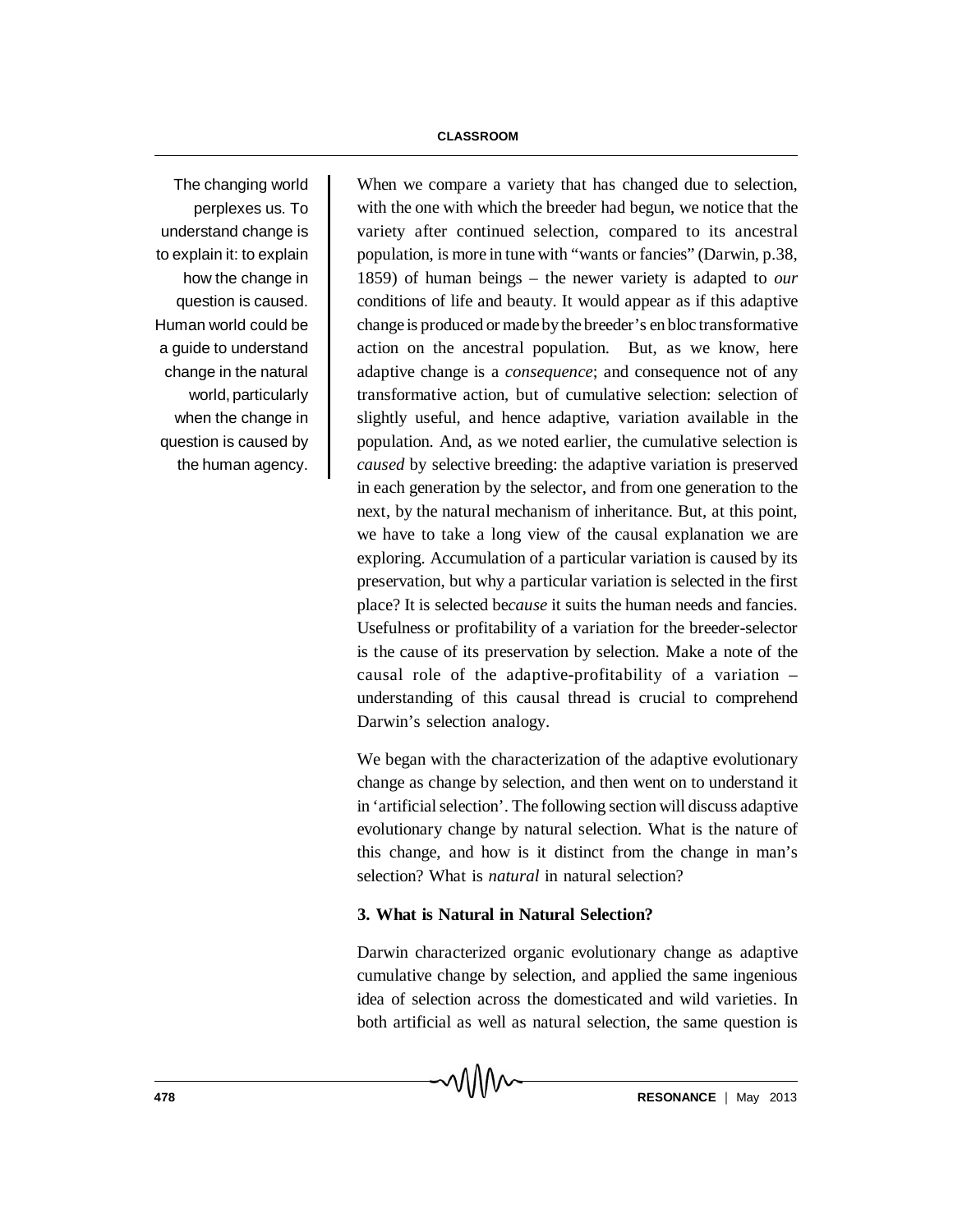asked: how are individual variants, so common in both domesticated and wild varieties, selected and preserved through generations? The causal agency is clearly demarcated in the case of artificial selection: "nature gives successive variations; man adds them up in certain directions useful to him" (Darwin, 1859; p.30). What is the case in natural selection? How is the individual variation selected and preserved *naturally* – without the agency of man?

When an individual varies from others in the population, and when this variation is useful to the individual in its own survival or reproduction, then the variation is naturally selected and preserved: in the sense that the variation is repeatedly reproduced in the following generations, with more and more variant individuals in the population. Selection and preservation of a variation is a *natural* consequence of its usefulness to the variant. See the analogy here: be it artificial selection or be it natural selection, the preservation of variation is the consequence of its usefulness. If the variation is useful to the human beings, the selector-breeder causes its preservation; if the variation is useful to the variant individual itself, this *usefulness-to-the-self* causes its preservation. And in both cases, the inheritance of the variation causes its accumulation. Here are a couple of (hypothetical) situations to illustrate natural selection.

Imagine a bacterial population growing in the environment where two types of sugars – SA and SB, are available. Initially the environment had no fungal species in the vicinity of the population. Later a fungal species producing antibiotic FA is recently introduced. Now, if a few bacteria vary from others in being resistant to the FA antibiotic, these will be naturally selected and preserved. This variation has always been present inthe population, but was not useful enough to cause the selection until the fungal species arrives on the scene. Take another identical population in an identical situation, but without any antibiotic producing source. Let us suppose, a few bacterial cells undergo a hereditary variation that enables effective uptake and catabolism of sugar SB. This variation would be profitable to them, while the rest of bacterial population depends entirely on sugar SA for survival. The variants

MAN

In developing his theory, Darwin drew the analogy between the human world and the natural world. But, Darwin's explanation is naturalistic. It invokes no human cause. For Darwin, evolution is a *natural consequence* of the accumulation of adaptive variation in the population.

Selection and preservation of a variation is a *natural* consequence of its usefulness to the variant.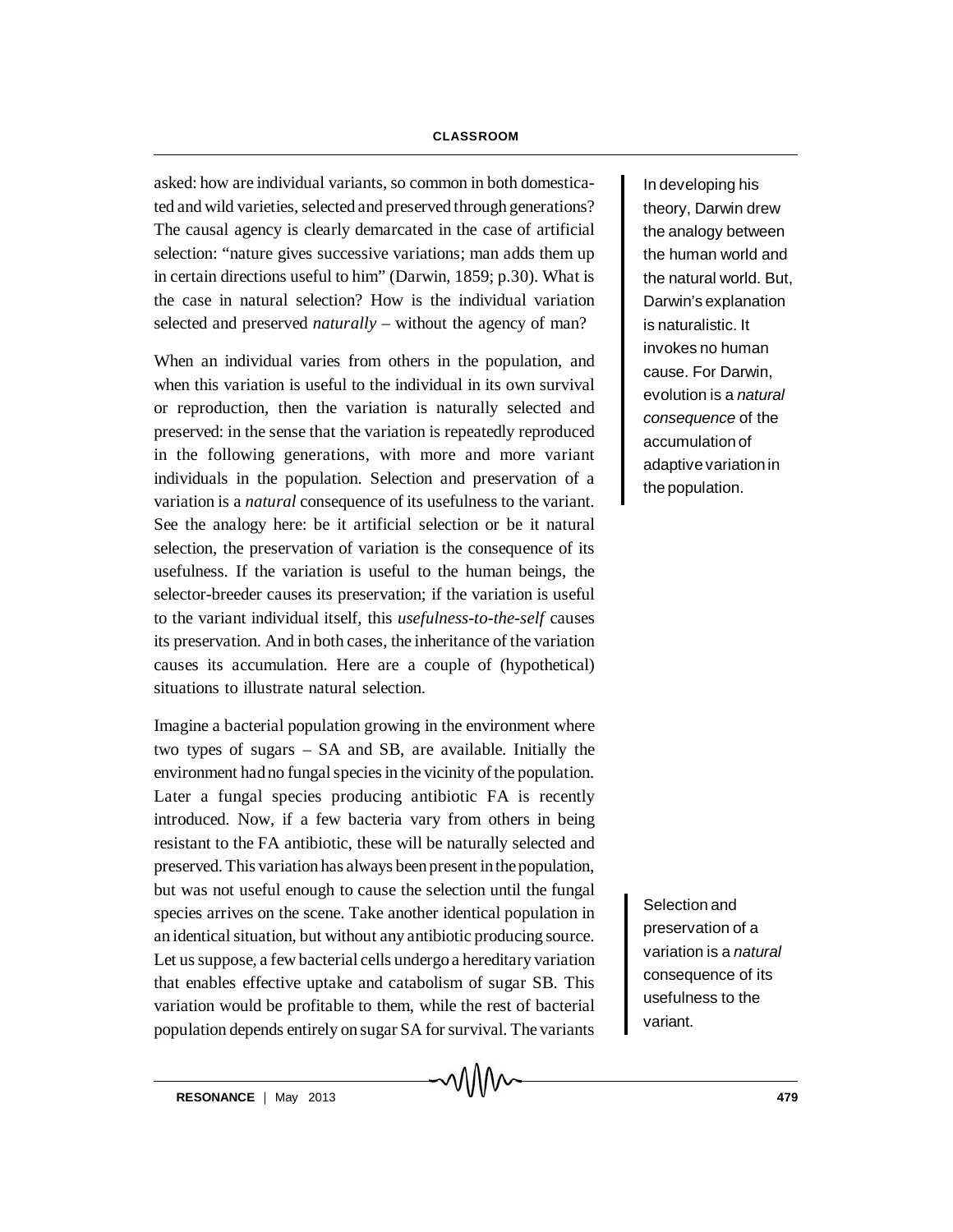<sup>7</sup> Of course, had sugar SB been absent or had there been no competition for sugar SA, the variation that enables the effective utilization of Sugar SB would not be profitable.

will be naturally selected: compared to the others in the population, they will naturally outgrow in numbers<sup>7</sup>. Note that, in the second instance, unlike the first, there is no change in the external conditions, and still there is natural selection.

Profitability or usefulness of a variation for the variant individual cannot be conceptualized in a vacuum – a variation is useful in relation to the organic and physical conditions in which the variant organism is living. But, students of Darwin will be *un*able to circumvent a major misconception, if they fail to appreciate that natural selection is consequent on the variation's usefulness for the variant, not on the static or changing environmental conditions. For example, Darwin writes, "[A]ny variation, however slight and from whatever cause proceeding, if it be in any degree profitable to an individual of any species, in its infinitely complex relations to other organic beings and to external nature, will tend to the preservation of that individual, and will generally be inherited by its offspring." (Darwin, p.61, 1859). Darwin "owes" (ibid.) this process of selection to the "struggle for life", but one should not overplay the causal role of the struggle – and of the environmental changes – to the extent of equating it with natural selection. To do this is to nurture a naïve interpretation of natural selection where the selector in artificial selection is simply replaced with the "environment" or the "struggle", without giving the due causal role to the natural accumulation of useful variation in the population. Variation is to be viewed in the context of its complex relationship with other variants and their physical environment; the worth of a variant is dependent on this context; and the "struggle" adds to the causal value of the variation in an independent sense. The struggle in itself does not cause the variation. Variation occurs independently and is selected naturally not merely because organisms possessing them are struggling to survive, but because the variation proves to be useful in the variant's struggle to survive and reproduce. This is analogous with the artificial selection: here too, the selection does depend on how "educated" are the selector's eyes; nevertheless, the selector selects not because he is well trained in identifying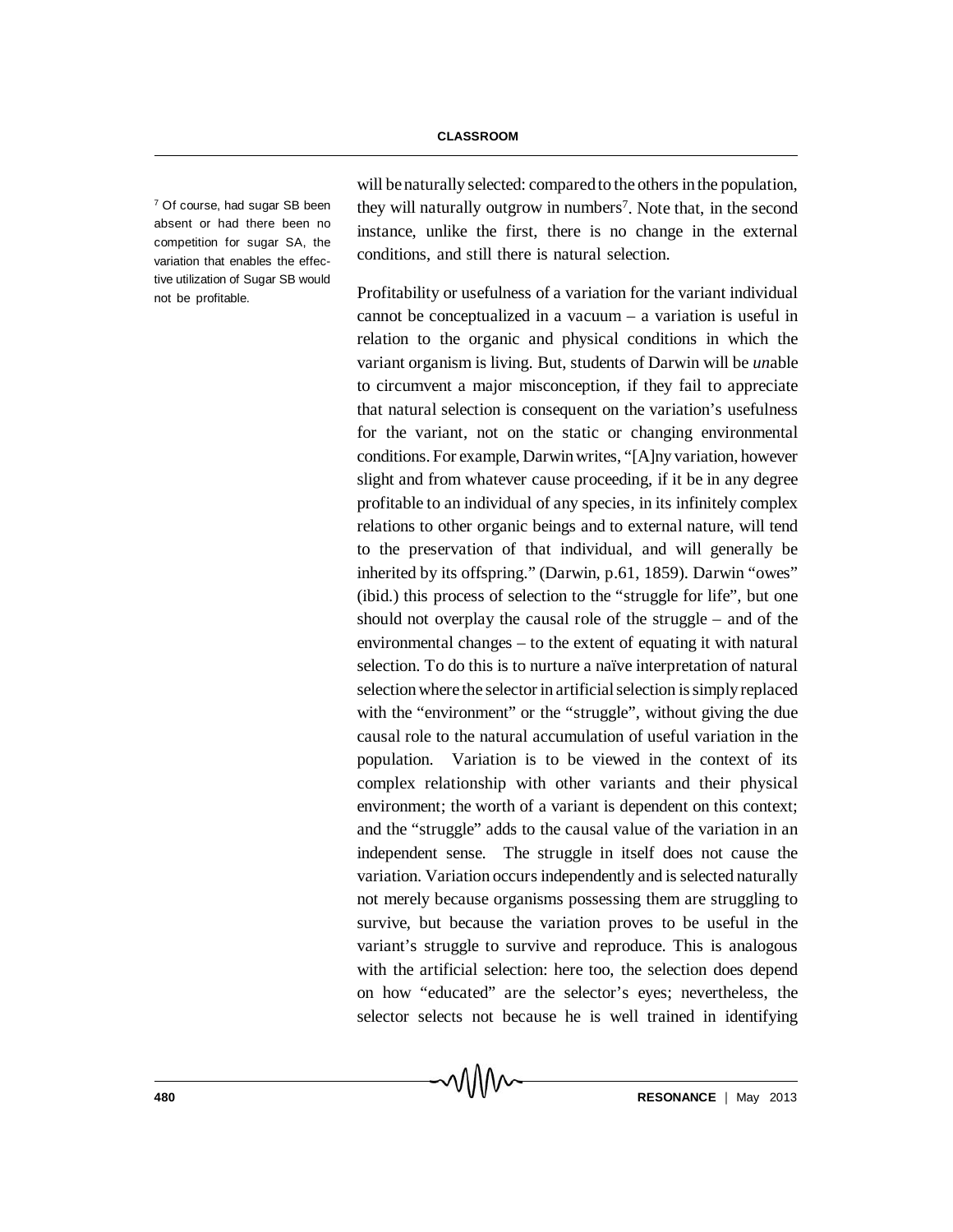variants, but because the variation is of use to him. The cause of selection lies in the *usefulness* of variations: in their being "useful to man" or "useful in some way to each being" (Darwin, 1859; pp. 80–81). "[U]nless profitable variations do occur, natural selection can do nothing … … natural selection can act only through and for the good of each being … preserving and adding up all that is good" (ibid., p.82, p.84).

### **4. Selection and Adaptation**

Naturally selected individual variation is useful, and in this sense *is* adaptive. What Darwin's theory does is to explain how existing adaptive individual variation is augmented in the population, over numerous generations, in the prevalent conditions of life8. What is common between an (evolutionary) adaptation and its ancestral individual variation is that both of them have been beneficial. The question of the immediate origin of variation – what is the cause of variation in the development of an individual – is irrelevant for its selection, provided the variation is stable and is transmitted to the next generation. Note: what matters in selection is *not* the cause of variation but its effect, its usefulness, its adaptive advantage. When an individual variation *is* useful, it actually contributes in its own selection by virtue of this usefulness. And then, over the generations, it has historical accounts that explain its existence. Not one but two complementary historical accounts exist: an individual-developmental history accounting for its origin, and an evolutionary history accounting for its preservation, consequent accumulation and augmentation in the population. Darwin's theory of natural selection is an explanatory narrative of the journey from a least distinct but slightly adaptive stage of difference to another more distinct and greatly adaptive stage of difference. In Darwin own words:

*I look at individual differences, though of small interest to the systematist, as of high importance for us, as being the first step towards such slight varieties as are barely thought worth recording in works on natural history. And I look at varieties which are in any degree more distinct and permanent, as steps leading to more*

MAN

<sup>8</sup> It is important to note that "adaptation" is commonly assumed to be a consequence of natural selection, and is also employed to denote the process of selection. And also, every beneficial trait does not necessarily inherit the causal history of selection and just being beneficial to the variant is not sufficient to be an adaptation. For a comprehensive discussion of this issue see, for example: R N Brandon, *Concepts and methods in evolutionary biology,* pp.3–45, Cambridge University Press, Cambridge, 1996.